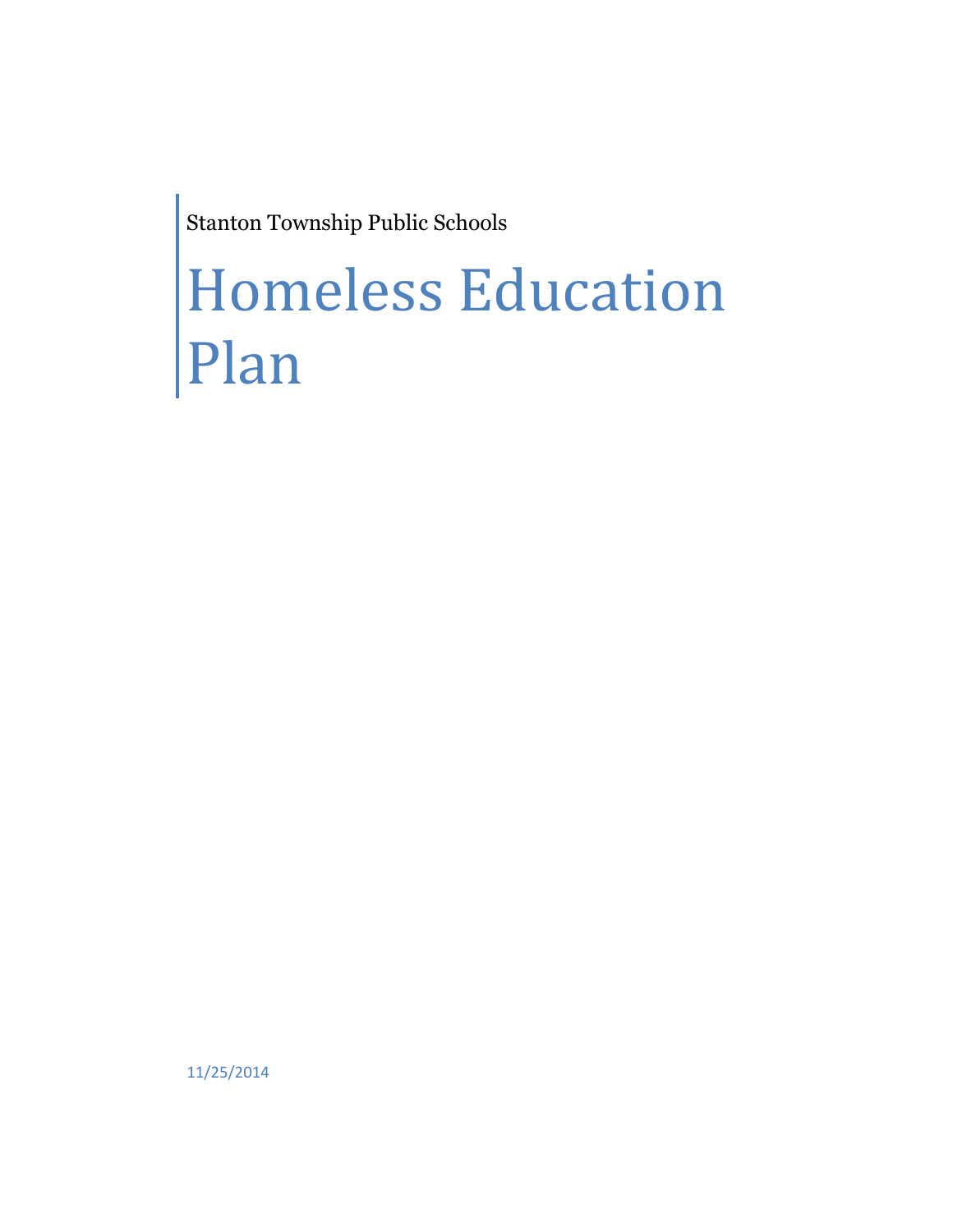# **Table of Contents**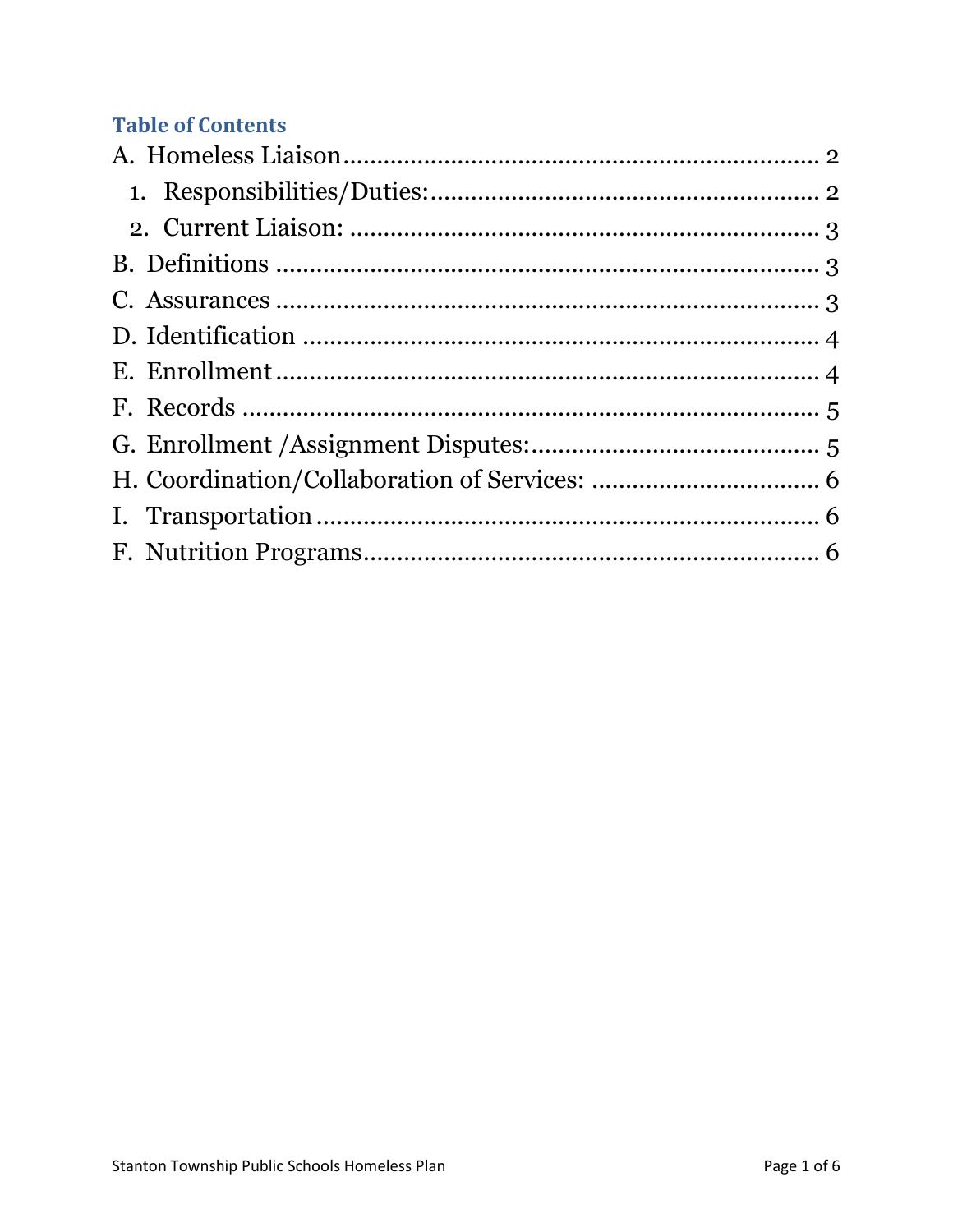Children who meet the Federal definition of "homeless" will be provided a free appropriate public education in the same manner as all other students of the District. To that end, homeless students will not be stigmatized or segregated on the basis of their status as homeless and will be assigned to the school serving those non-homeless students residing the area in which the homeless child is actually living. The District shall establish safeguards that protect homeless students from discrimination on the basis of their homelessness.

### <span id="page-2-0"></span>**A. Homeless Liaison**

#### <span id="page-2-1"></span>**1. Responsibilities/Duties:**

The Superintendent will appoint a Liaison for Homeless Children who will perform the duties as assigned by the Superintendent. Additionally, the Liaison will coordinate and collaborate with the State Coordinator for the Education of Homeless Children and Youth as well as with community and school personnel responsible for the provision of education and related services to homeless children and youths.

As part of his/her assigned duties, the Liaison for Homeless Children will inform school personnel, services providers and advocates working with homeless families about his/her duties.

The Liaison will coordinate District operations and services so that:

- a. Homeless children are identified with special attention given to the enrollment and attendance of homeless children who are not current attending school;
- b. Homeless children have full and fair opportunity to succeed in school;
- c. Homeless families and children receive educational services for which they are eligible, including any District preschool programs; and referrals to health care services, dental services, mental health services, and other appropriate services;
- d. Parents or guardians of homeless children are informed of the educational and related opportunities available to their children and are provided with meaningful opportunities to participate in the education of their children;
- e. Public notice of the educational rights of homeless children in disseminated where such children receive services, such as schools, family shelters, and soup kitchens;
- f. Enrollment disputes are mediated in accordance with Board Policy and State Consolidated Plan;
- g. The parents or guardians of any homeless child and any unaccompanied homeless minor are fully informed of transportation services and assisted in accessing such transportation.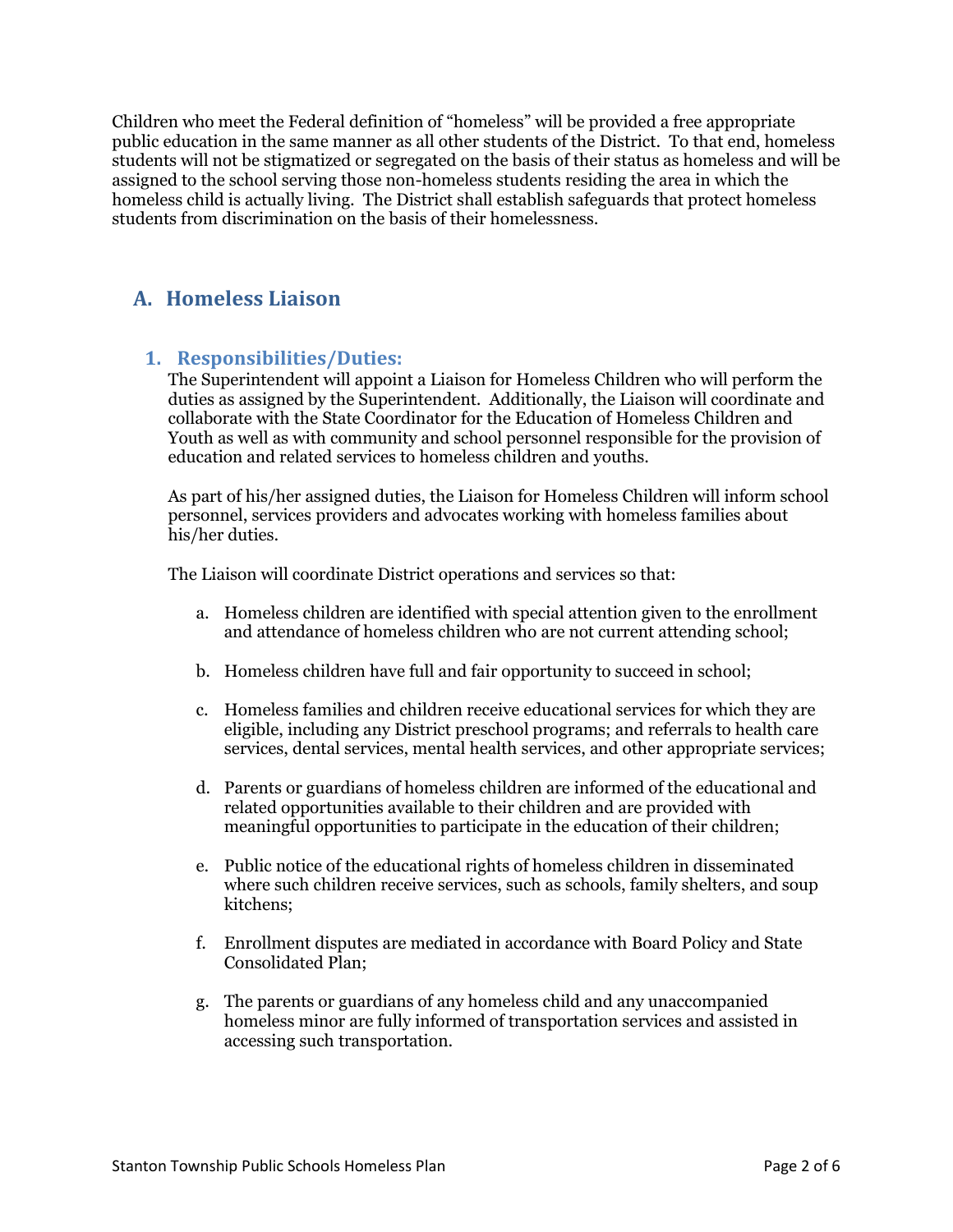#### <span id="page-3-0"></span>**2. Current Liaison:**

Janine Wales Executive Secretary Stanton Township Public Schools 50870 Holman School Rd. Atlantic Mine, MI 49905

Phone: (906) 482-2797 Fax: (906) 487-5928 Email: janine@stanton.k12.mi.us

#### <span id="page-3-1"></span>**B. Definitions**

Homeless children and youth means children and youth who lack a fixed, regular, and adequate nighttime residence, and includes children and youth who:

- Share the housing of other persons due to loss of housing, economic hardship or similar reason
- Live in motels, hotels, trailer parks, or camping grounds due to a lack of alternative adequate accommodations
- Live in emergency or transitional shelters
- Are abandoned in hospitals
- Are awaiting foster care placement
- Have a primary night time residence that is a public or private place not designed for or ordinarily used as a regular sleeping accommodation for human beings
- Live in a car, park, public space, abandoned building, substandard housing, bus or train station, or similar setting

Additionally, pursuant to Federal and State Law, migratory children who are living in circumstances described in the bullet points above are also considered homeless.

Homeless preschool-aged children and their families shall be provided equal access to the educational services for which they are eligible, including preschool programs administered by the School District.

#### <span id="page-3-2"></span>**C. Assurances**

The District shall remove barriers to the enrollment and retention of homeless students in schools in the District. Homeless students shall be enrolled immediately, even if they do not have the necessary enrollment documentation such as immunization and health records, proof of residency or guardianship, birth certificate, school records, and other documentation.

Homeless students will be provided services comparable to other students in the District including: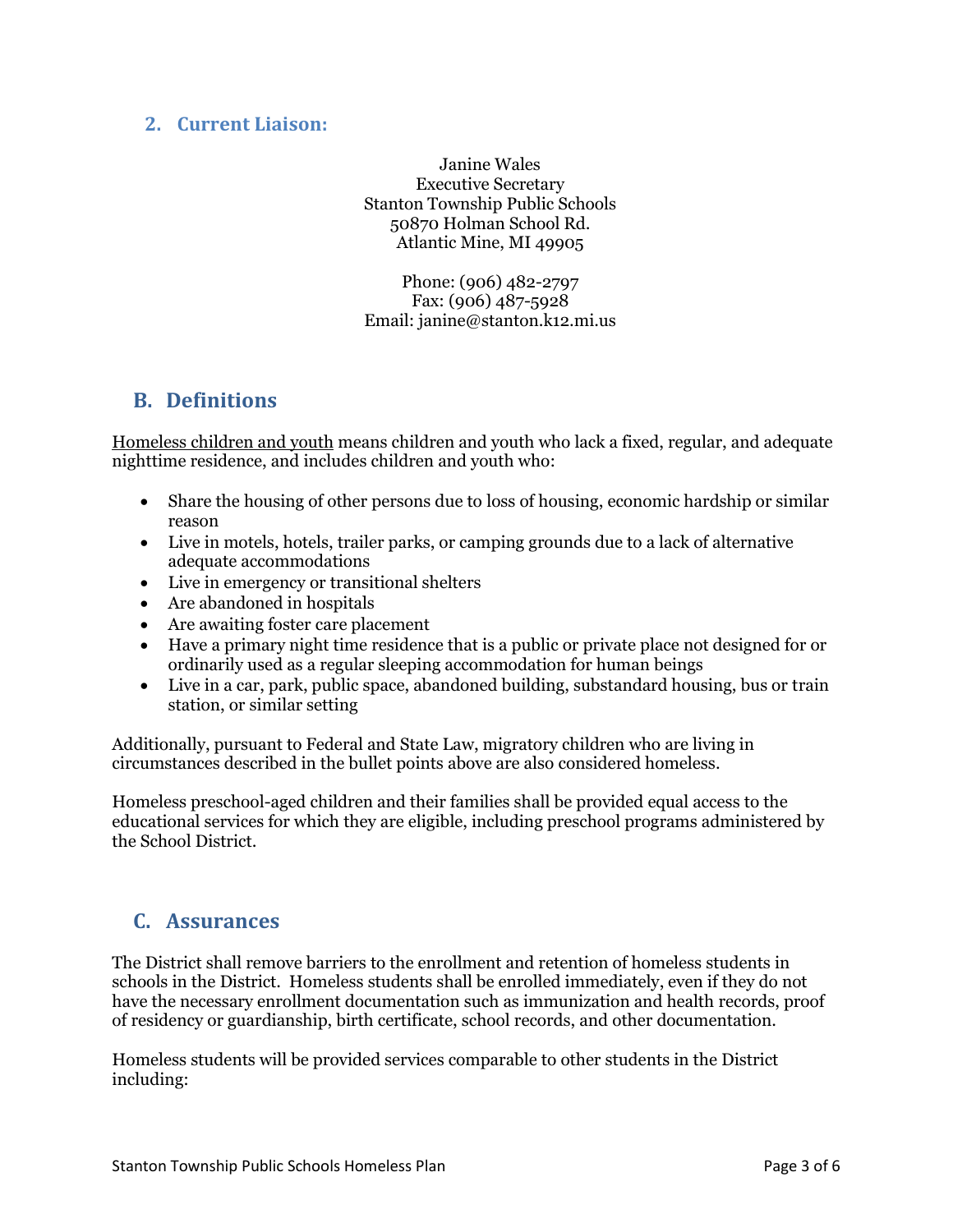- 1. Transportation services;
- 2. Educational services for which the homeless student meets eligibility criteria including services provided under Title I of the Elementary and Secondary Act or similar State or local programs, educational programs for children with disabilities, and educational programs for students with limited English proficiency;
- 3. School nutrition programs; and
- 4. Before- and After-school programs.

Homeless students have the right to remain in their school of origin or the local attendance area school, according to the child's best interest. The school of origin is the school that the student attended when permanently housed or last enrolled. The local attendance area school is any public school that non-homeless students who live in the attendance area in which the student is actually living are eligible to attend.

Homeless students have the right to dispute their school assignment, if their assignment is other than their school of origin. In determining the best interest of the student, the District shall, to the extent feasible, keep the student in the school of origin, except when doing so is contrary to the wishes of the homeless student's parent or guardian of the unaccompanied youth. If the student is sent to a school other than the school of origin or a school requested by the parent or guardian, a written explanation, including a statement regarding the right to appeal, will be provided to the homeless student's parent or guardian or the unaccompanied youth.

The Board of Education requires that these rights and the dispute process be communicated to the parent or guardian of the homeless student or unaccompanied youth.

In addition to notifying the parent or guardian of the homeless student or unaccompanied youth of the rights described above, the District shall post public notice of educational rights of children and youth experiencing homelessness in each school.

#### <span id="page-4-0"></span>**D. Identification**

Homeless children and youth will be identified through:

- 1. The application process for enrollment (self-identification)
- 2. School personnel recommendations
- 3. Coordinated activities with other entities and agencies

Stanton Township Public Schools will comply with all federal, state, county, and other data collections and reporting requirements regarding homeless children and youth.

#### <span id="page-4-1"></span>**E. Enrollment**

The Liaison must be notified immediately upon the enrollment or assignment of a homeless child.

Homeless youth will not be discriminated against in the application process.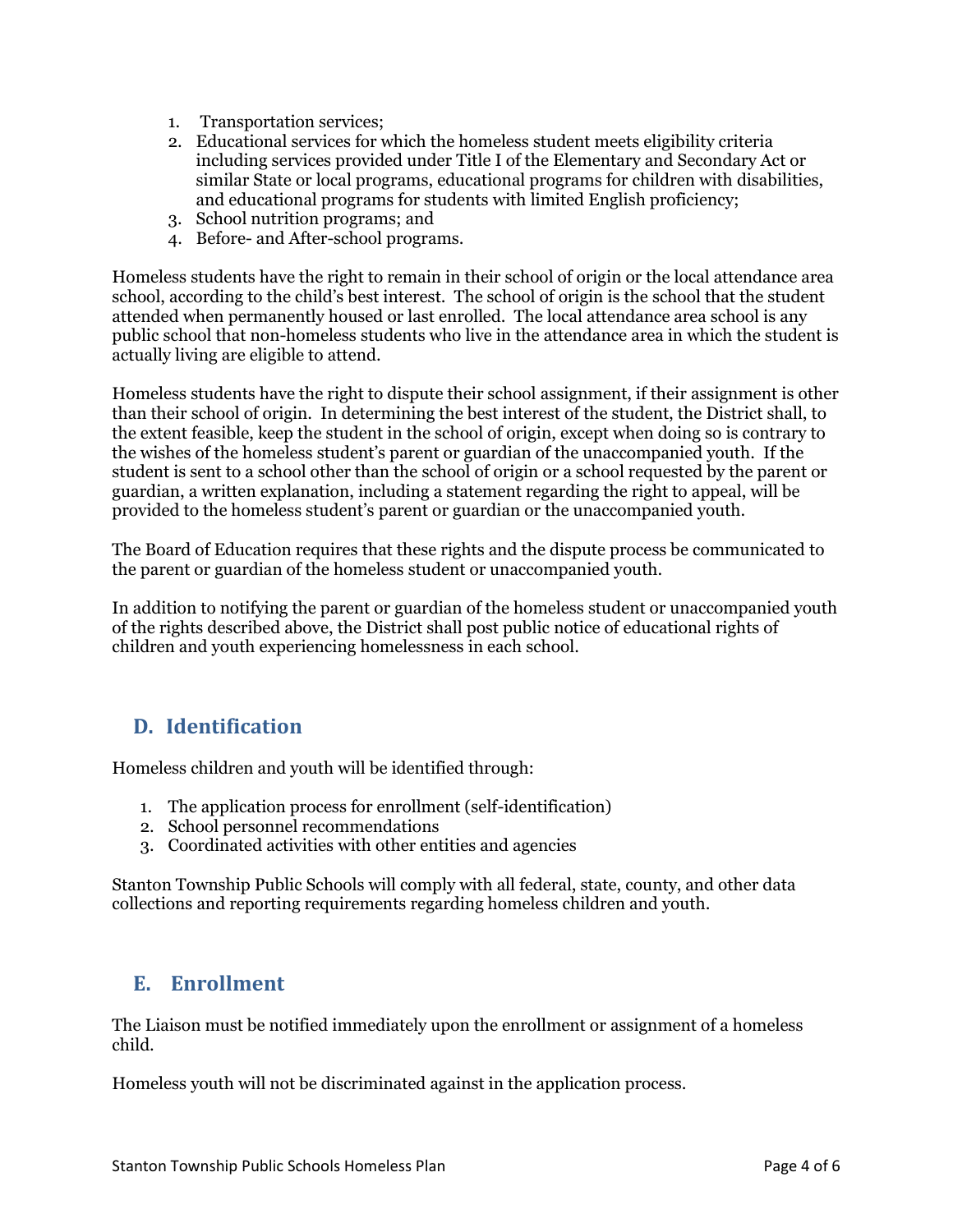Homeless students shall be enrolled immediately, even if they do not have the necessary enrollment documentation such as immunization and health records, proof of residency or guardianship, birth certificate, school records, and other documentation.

Upon enrollment of a homeless child, the Liaison will coordinate with appropriate administrative staff to assure that the school last attended by a homeless child is immediately contacted to provide relevant academic or other relevant records. If upon enrollment the homeless child is found to be in need of any immunization required for enrollment by State law or any other medical records, the Liaison will assist the family or student in obtaining the immunizations or necessary medical records. The Liaison will also contact the Director of Transportation to assure transportation of the homeless student is provided in accordance with the Board's Transportation Policy.

In the case of unaccompanied youth, the homeless liaison shall assist in the enrollment process. Unaccompanied youth shall be immediately enrolled even if unable to provide the school with records normally required for enrollment (as above), and despite the lack of parent or legal guardian's supervision or permissions, or "power of attorney" by supervising adult.

#### <span id="page-5-0"></span>**F. Records**

Any confidential record ordinarily kept by the school, including immunizations or medical records, academic records, birth certificates, guardianship records, and evaluations for special service programs, of each homeless child or youth will be maintained so that the records are available, in a timely fashion, when a child or youth enters a new school or school district.

## <span id="page-5-1"></span>**G. Enrollment /Assignment Disputes:**

If a disagreement arises over school selection or enrollment, the student must be immediately enrolled in the school in which he/she is requesting enrollment, pending resolution of the dispute. Enrollment is defined as "attending classes and participating fully in school activities."

Any disputes regarding the enrollment or assignment of a homeless student will be referred to the Liaison for expeditious resolution. The Liaison should attempt to resolve disputes within five (5) school days. Any disputes which cannot be resolved by the Liaison should be reported to the State Coordinator for the Education of Homeless Children and Youth at the Michigan Department of Education. According to State guidelines, the State Coordinator has an additional five (5) school days from the time of notification to bring about resolution. Individuals not satisfied with the State Coordinator's proposed resolution can appeal such decision to the State Superintendent of Public Instruction within five (5) school days for final resolution of the dispute.